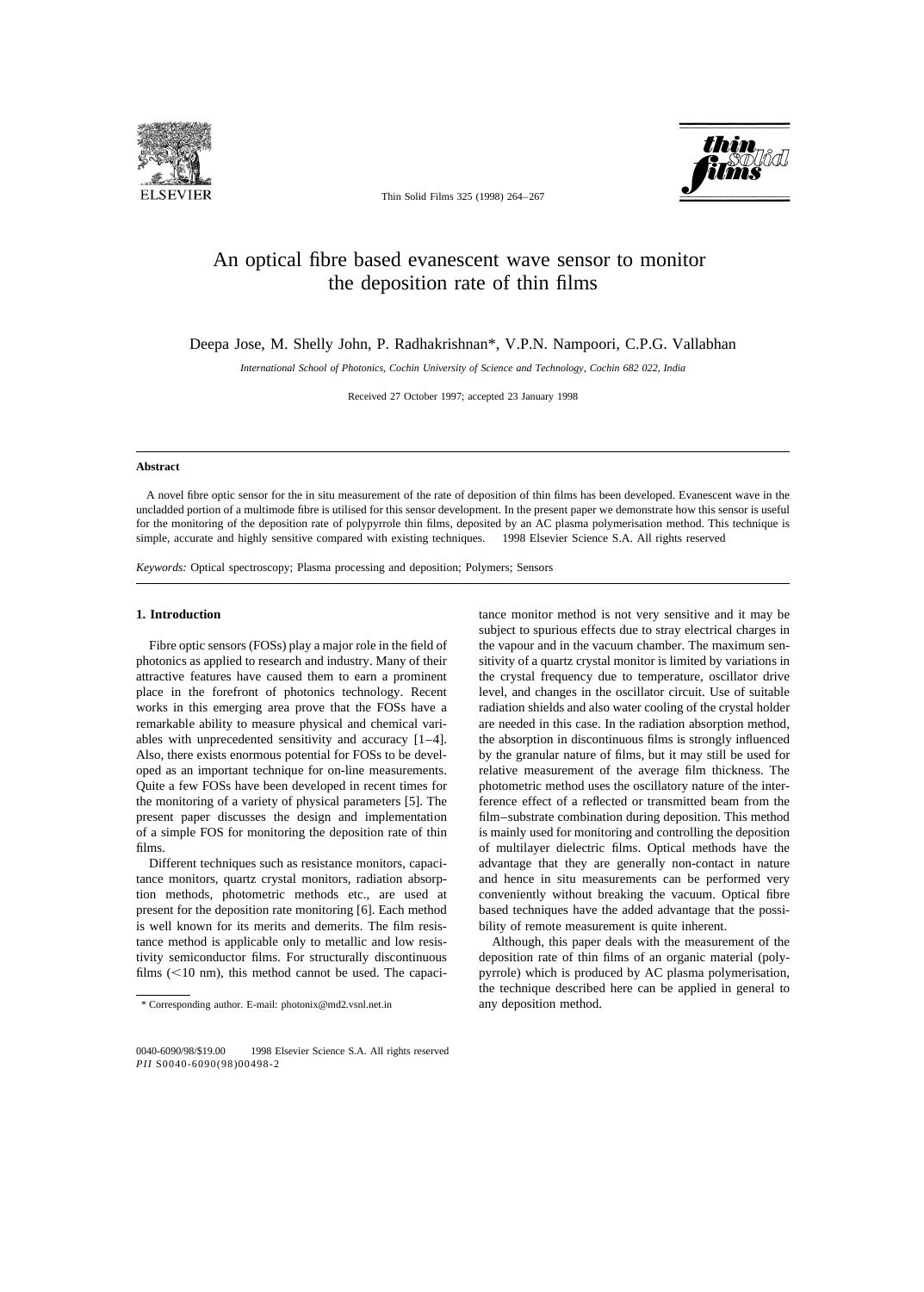# **2. Theory**

It is well known that the guided light in a fibre waveguide penetrates into the cladding to a distance of a few wavelengths as the evanescent tail of the waveguide mode. The power transmitted by an optical fibre, the cladding of which has been replaced locally by an absorbing medium may be written as [7]

$$
P(z) = P(o) \exp(-\gamma z) \tag{1}
$$

where  $\zeta$  is the length of the uncladded region of the fibre, *P*(o) is the power transmitted in the absence of an absorbing species, and  $\gamma$  is the evanescent absorption coefficient. The coefficient may be related to bulk absorption coefficient  $\alpha$ when all bound modes are launched. In this case the fraction of power (*r*) outside the core is given by

$$
r = \frac{4\sqrt{2}}{3V} \tag{2}
$$

where *V* is the normalised frequency parameter of the fibre. For a fibre of core radius *a* and numerical aperture *NA*,  $V = 2\pi a/\lambda$  *NA*, where  $\lambda$  is the wavelength of the propagating light. Hence Eq. (1) becomes

$$
P(z) = P(o) \exp(-r\alpha z)
$$
 (3)

so that the evanescent absorbance,  $log P(0)/P(z)$ , of an uncladded fibre of length *L* surrounded by a medium of bulk absorption coefficient  $\alpha$  is given by

$$
A = \frac{\gamma L}{2.303} = \frac{r \alpha L}{2.303}
$$
 (4)

where *A* is proportional to  $\lambda \alpha L/a$  *NA*. The above equation predicts that the evanescent absorbance depends linearly on

In the absence of evanescent wave absorption, the guidance of light through the uncladded region gets modulated by the changes in the refractive index of the coupling medium. The input optical power coupled through an uncladded region of the fibre to the output port would vary with the dielectric constant  $(\epsilon_m = n_m^2)$  of the medium surrounding the uncladded region. For a Lambertian source, the output power is given by [8]

$$
P = P(o) \frac{n_1^2 - n_m^2}{n_1^2 - n_2^2}
$$
 (5)

where  $P$ (o) is the total guided power in the fibre and  $n_1$ ,  $n_2$ and  $n<sub>m</sub>$  are the refractive indices of the core, cladding and the medium surrounding the uncladded region, respectively.

#### **3. Experimental details**

Polypyrrole is prepared directly from its monomer vapour by a low frequency AC (50 Hz) plasma polymerisation process. A schematic experimental set-up is given in Fig. 1. The sensing fibre with its cladding removed from a region of certain length is passed through the inter-electrode region. A glass substrate on which the thin film has to be deposited is also kept near the fibre. A diode laser (4.25 mW, at 670 nm) is focused onto one end of the fibre and the output power from the other end is measured using a commercial fibre optic powermeter (Meggar OTP 510). First, the system is pumped down to about  $10^{-3}$  Torr. Then the voltage is applied between the electrodes to pro-



Fig. 1. Schematic of the experimental set-up. W, window; E, electrode; s, sprayer; u, uncladded region of the fibre.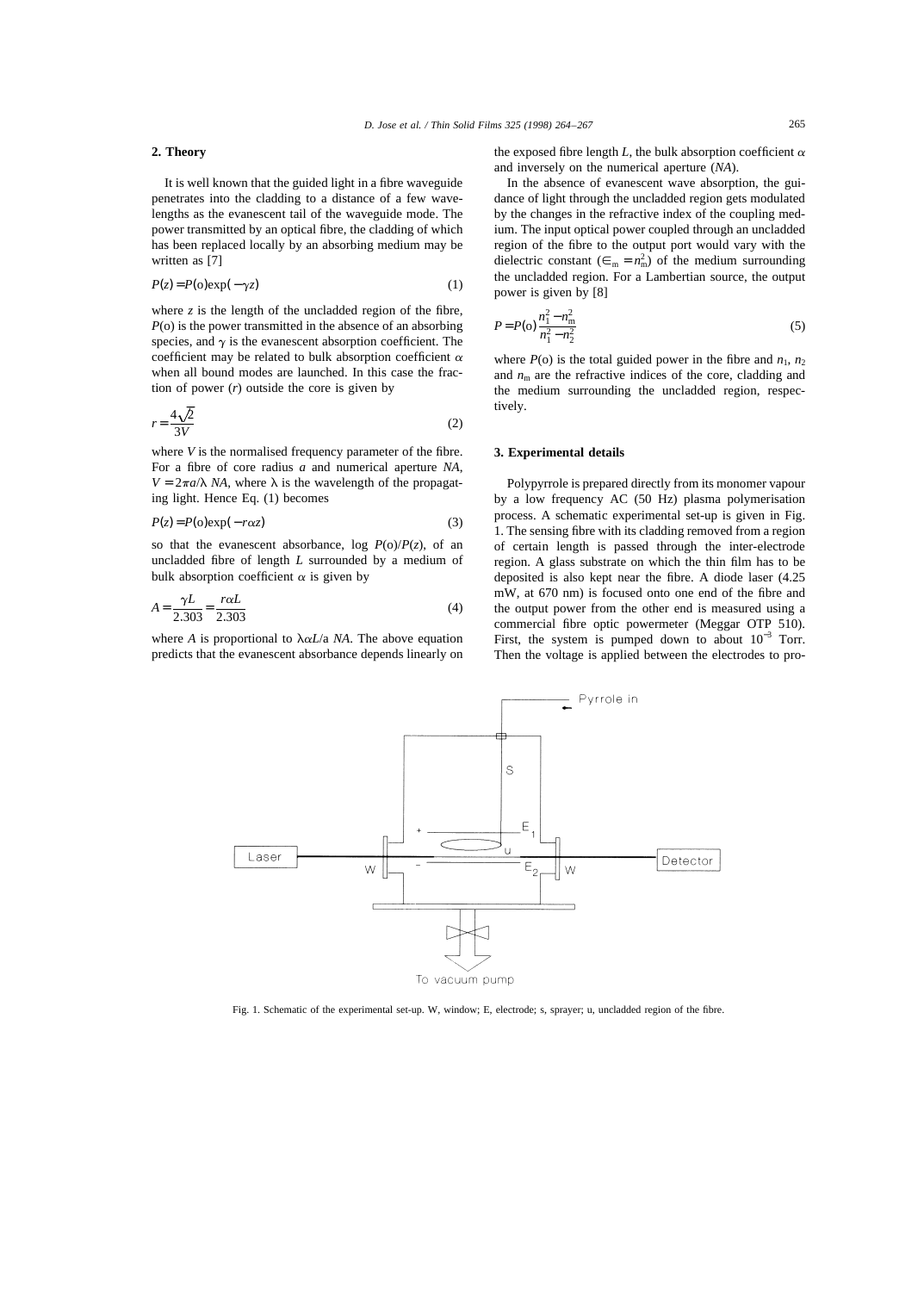

Fig. 2. Typical plot of output power variation with time.

duce the plasma and the monomer is sprayed into the interelectrode region by means of a sprayer by carefully controlling the flow rate using a needle valve. The pressure (*P*), discharge voltage (*V*), the flow rate (*R*) and the distance between the electrodes (*d*) are adjusted such that a solid coating of polypyrrole is obtained on the glass plate [9] as well as on the uncladded fibre. The evanescent wave coupling of this medium surrounding the uncladded region brings about a change in the output intensity of the fibre as deposition proceeds.

#### **4. Results and discussions**

The output power from the optical fibre is measured at regular intervals of time during the deposition of film on the uncladded region. Fig. 2 is a typical output power versus time plot for the sensor with an uncladded length of 0.06 m for a particular combination of pressure, voltage, flow rate and inter-electrode distance ( $P = 10^{-3}$  Torr,  $V = 550$  V, *R* (position of needle valve) = 70 units,  $d = 0.035$  m). As was expected, the graph showed two distinct regions, viz. an almost linearly decreasing region and a saturation region.. From the linear portion of the *P* versus *t* graph, d*P*/d*t* is calculated. The system is calibrated by measuring the thickness of a few films prepared for different time durations within the linear range. The slope of the thickness (*x*) versus time (*t*) graph yields d*x*/d*t*. In the linear region, the rate of change of transmitted power is proportional to the rate of deposition.

$$
i.e. \frac{\mathrm{d}P}{\mathrm{d}t} \propto \frac{\mathrm{d}x}{\mathrm{d}t} \, or \, \frac{\mathrm{d}x}{\mathrm{d}t} = K \frac{\mathrm{d}P}{\mathrm{d}t} \tag{6}
$$

The value of *K* is evaluated for a set of experimental conditions and is found to be 0.12 nm/ $\mu$ W. This enables us to



Fig. 3. Absorption spectrum of polypyrrole.

calibrate the sensor. Knowing the value of *K* and by monitoring the output power variation with time, the deposition rate d*x*/d*t* and hence the thickness *x* at any instant *t* during the deposition can be evaluated.

The decrease in the output power with thin film deposition can be attributed either to the absorption of the laser radiation by the deposited polypyrrole or due to refractive index variation. The absorption spectrum of polypyrrole obtained using a Hitachi-340 model UV-VIS-NIR spectrophotometer within the spectral range 200–800 nm (Fig. 3) shows that the material does not have much absorption at the laser wavelength (670 nm) used. So the decrease in output is mainly due to the refractive index variation. That is, as the material gets coated on the fibre, the air cladding gets replaced by the polypyrrole cladding, which has a higher refractive index than air. Due to the decrease in the index difference between the core and the deposited polypyrrole, which acts as cladding, the acceptance angle for the portion of the fibre and hence the numerical aperture decreases and the coupled power correspondingly gets reduced while deposition progresses. When a polypyrrole cladding of a particular thickness is formed, further increase in thickness will not have any effect on the output power, and so the output power remains constant leading to saturation.

Within the limits of accuracy of thickness measurement, we obtained an output variation of 1  $\mu$ W corresponding to 0.1 nm deposition. Keeping the pressure, voltage and sensor length a constant, an increase in the flow rate is found to decrease the output power faster showing a deposition rate increase. This is a confirmation of the observed fact that the deposition rate increases with increasing flow rate, passes through a maximum and then decreases slightly [9].

# **Acknowledgements**

Financial assistance from Science, Technology and Environment Department (STED), Government of Kerala is acknowledged. M.S.J. is grateful to UGC (New Delhi) for research fellowship. The authors acknowledge the timely help from Mr. Riju C. Issac.